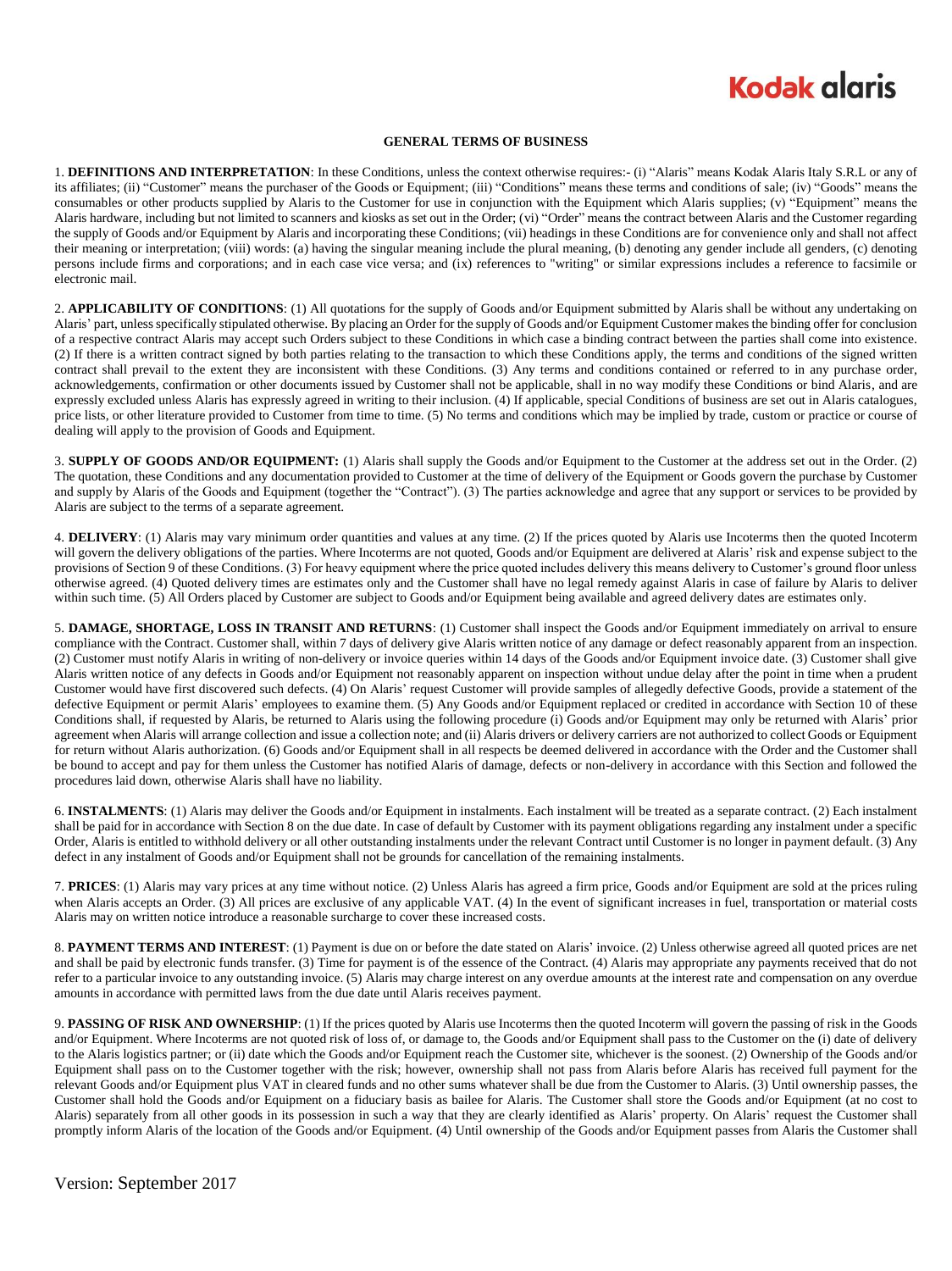## **Kodak glaris**

upon request deliver up to Alaris any Goods and/or Equipment owned by Alaris. If the Customer fails to deliver the Goods and/or Equipment Customer irrevocably authorizes Alaris and its representatives to enter any premises where Alaris reasonably believes the Goods and/or Equipment to be situated to repossess them at the Customer's expense.

10. **WARRANTY**: (1) Alaris warrants that (i) it has the right to sell the Goods and/or Equipment to the Customer; and (ii) at the time of delivery to the Customer location, the Goods and/or Equipment shall materially correspond with their specification and be free from defects in material and workmanship for a period of twelve (12) months from the handover of the relevant Goods and/or Equipment to Customer, except to the extent otherwise agreed in writing with Alaris. (2) All warranties, conditions or other terms (whether express or implied by statute, common law or arising from conduct or a previous course of dealing or trade custom or usage) as to quality, fitness for any particular purpose, merchantability, are to the fullest extent permitted by law, excluded from the Contract. (3) Subject to any exclusions of Alaris' liability for defects pursuant to these Conditions, in case of any warranty claims by Customer due to delivery of defective Goods/Equipment by Alaris, Alaris shall only be obliged to, at its discretion, repair, replace or credit to Customer the full price paid for the Goods and/or Equipment that directly gave rise to the relevant warranty claim and any other claims by Customer. In particular, any liability of Alaris for minor defects (i.e. defects not materially impairing the use of the relevant Goods and/or Equipment by Customer) shall be excluded. (4) Alaris' warranty shall not apply in relation to any defect arising from fair wear and tear, the acts, omissions, negligence or defaults of the Customer or the Customer's employees or agents, failure to comply with operating instructions or other recommendations of Alaris as to the storage, handling and/or use of the Goods or Equipment, wilful damage, use not in accordance with the purpose for which they were designed, abnormal working conditions, misuse or alteration or repair of the Goods or Equipment other than by persons authorised by Alaris. (5) The rights of Customer hereunder are not transferable.

11. **LIMITATION OF LIABILITY**: (1)If not expressly provided for otherwise in these Conditions, in no event, whether in contract, tort (including in either case negligence), misrepresentation (other than fraudulent misrepresentation), breach of statutory duty or otherwise pursuant to the Contract, shall Alaris be liable for any loss of profits, anticipated savings, revenue, business, loss or corruption of data, loss of use, loss of goodwill, loss due to delay or any indirect or consequential loss or damage whatsoever. (2) Alaris' sole liability for breach of the warranty set out in Section 10 above, is, at Alaris' option, limited to the repair, replacement or crediting of the full price paid for the Goods and/or Equipment that directly gave rise to the claim. (3) Subject to (1) and (2), Alaris' aggregate liability for all other claims, whether in contract, tort (including in either case negligence), misrepresentation (other than fraudulent misrepresentation), breach of statutory duty or otherwise pursuant to the Contract, shall be limited to the net price paid by the Customer for the specific Goods and/or Equipment giving rise to the claim. (4) Nothing in the Contract shall be deemed to exclude or limit Alaris' liability in respect of: (i) Loss or damage caused by wilful intent or gross negligence of Alaris or Alaris' officers, employees, agents or contractors; (ii) Injuries to or death of any person, caused by Alaris or Alaris' officers, employees, agents or contractors; or (iii) any other liability which cannot be excluded at law. (5) Any claim for loss or damages (except a claim for damages arising out of (4) must be notified to Alaris within twelve (12) months as from the date on which the damage was caused, failing which such claim is deemed to be waived.

12. **SAFETY INFORMATION**: (1) Where the Goods and/or Equipment are for use by the Customer in a business environment or are for resale, to a subsequent purchaser, Customer shall ensure that all safety information relating to the Goods and/or Equipment provided by Alaris is passed to the Customer's employees and/or end user purchasers. (2) The Customer shall not alter, mask or remove any safety information from the Goods or Equipment.

13. **LIMITATION:** (1) Customer shall comply with all laws, regulations and rules administered by any governmental authority, agency, regulatory body or other entity exercising regulatory powers or functions, including but not limited to the United Nations Security Council, the United States of America, the United States Department of the Treasury's Office of Foreign Assets Control ("OFAC"), the United States Department of State, the European Union, the United Kingdom, Her Majesty's Treasury, Hong Kong, the Hong Kong Monetary Authority or other sanctions authority, imposing trade, economic or financial sanctions or trade embargoes ("Economic Sanctions Laws"). (2) Customer agrees that it shall not, and shall not permit any third parties to, directly or indirectly, participate in any transaction involving: (i) any country, territory or other jurisdiction that is subject to any Economic Sanctions Laws; (ii) any person that is the target or subject of any Economic Sanctions Laws; or (iii) any violation of any Economic Sanctions Laws. Without limiting the generality of the forgoing, Customer shall not, and shall not permit any third parties to, directly or indirectly, export, re-export, transship, release or otherwise deliver any products sold under this Agreement, or any portion thereof, to any country or other jurisdiction that is subject to, or in any way which is prohibited by, any Economic Sanctions Laws. (3) Without limiting the foregoing, Customer expressly acknowledges that it shall not order, trade, sell, otherwise dispose or engage in any economic activity relating to Alaris Goods and/or Equipment either directly or indirectly in: (i) Iran; (ii) Sudan; (iii) North Korea; (iv) Syria; (v) Cuba; (vi) Belarus; (vii) Zimbabwe; (viii) Myanmar (Burma); (ix) the Crimea and Sevastopol Regions (Ukraine); and (x) the military/defence/energy sectors in Russia.

14. **FIRMWARE:** (1) In relation to any Alaris firmware supplied as part of the Goods or Equipment ("Firmware"), Alaris grants to Customer a non-exclusive, nontransferrable licence to use the Firmware only as part of the Goods and/or Equipment. (2) Customer shall not: (i) copy (except to the extent permissible under applicable law which is not capable of exclusion by contract), reproduce, translate, adapt, vary or modify the Firmware; or (ii) attempt to use the Firmware with any products other than the Goods or Equipment. (3) The licence granted under this Section 14 does not grant any automatic rights to obtaining future updates, upgrades or supplements of the Firmware. If updates, upgrades or supplements of the Firmware are provided, use is governed by these Conditions as amended from time to time. (4) Alaris may make use of third party software in the Firmware and Customer acknowledges that notwithstanding the foregoing, use of some third party materials may be subject to other terms and conditions. (5) Any additional software supplied to be used with the Goods and/or Equipment shall be subject to the terms of an Alaris License Agreement in which case the license terms and conditions shall apply to such software.

15. **INTELLECTUAL PROPERTY**: (1) All intellectual property rights meaning all inventions, patents, registered designs, design rights, database rights, copy rights, know-how, trademarks, trade secrets and all other intellectual property rights, and the applications for any of the same and any rights or forms of protection of a similar nature and having equivalent or similar effect to any of them which may subsist anywhere in the world ("Intellectual Property Rights")associated with or relating to the Goods and/or Equipment belong to Alaris and its licensors and Customer shall not acquire any rights, title or interest in such Intellectual Property Rights. (2) The Customer is not entitled to exercise and shall not purport to be entitled to exercise any rights, powers, privileges and immunities conferred on the proprietor of any Intellectual Property Rights subsisting in or associated with the Goods and/or Equipment, including the right to sue for damages or other remedies in respect of any infringement. (3) Customer shall keep confidential and not disclose to third party's information, drawings, designs or manuals received from Alaris in relation to an Order or the Goods and/or Equipment and either marked as "confidential" or "proprietary" or which should reasonably be considered to be confidential.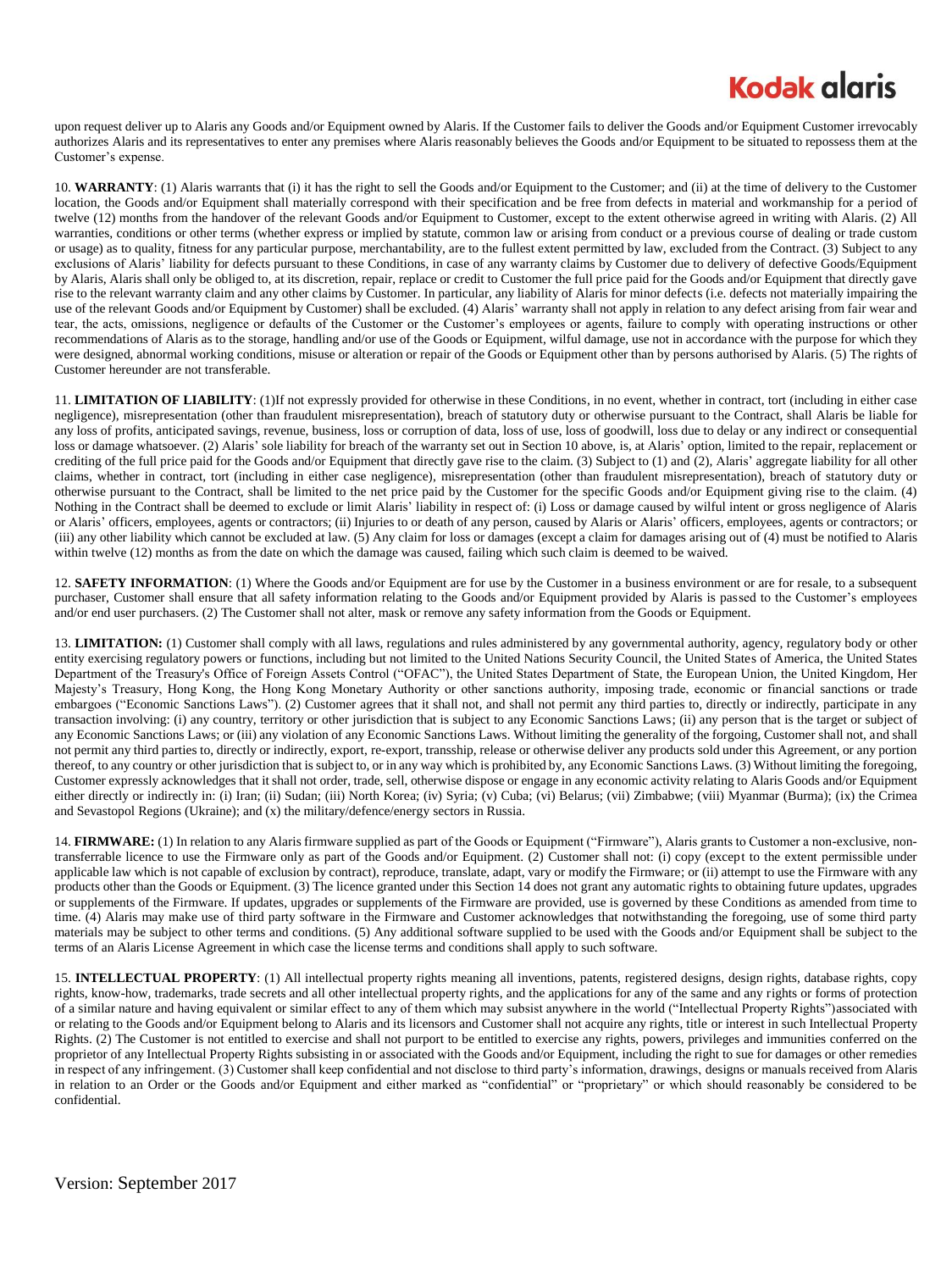## **Kodak glgris**

16. **INDEMNIFICATION:** (1) Customer shall (i) not cause or permit any third party to cause any damage or endanger the Intellectual Property Rights of Alaris; and (ii) without prejudice t any other rights of Alaris, indemnify Alaris for any loss suffered by Alaris by reason of any use by Customer, Customer's employees, agents or customers, of Intellectual Property Rights of Alaris other than in accordance with the Contract. (2) Customer shall without prejudice to any other rights of Alaris, indemnify Alaris for any loss suffered by Alaris, howsoever arising, by reason of Customer's breach of its obligations pursuant to Section 6 above. (3) In the event of a claim, or notification of an intention to make a claim, which may reasonably be considered likely to give rise to a liability under this indemnity ("Claim"), Customer shall: (i) as soon as reasonably practicable, give written notice of the Claim to Alaris specifying the nature of the Claim in reasonable detail; and (ii) not make any admission of liability, agreement or compromise in relation to the Claim. (4) Customer shall not, except with the prior written consent of Alaris, consent to entry of any judgment or enter into any settlement that does not include as an unconditional term the giving by the claimant or plaintiff to Alaris and its affiliates a release from all liability and blame with respect to the Claim.

17. **CONFIDENTIAL INFORMATION.** (1) All non-public, confidential or proprietary information of Alaris, including but not limited to, specifications, samples, patterns, designs, plans, drawings, documents, data, business operations, pricing, discounts or rebates, disclosed by Alaris in connection with the Contract, whether disclosed orally or disclosed or accessed in written, electronic or other form or media, and whether or not marked, designated or otherwise identified as "confidential," shall be deemed to be confidential, to be used solely for the purpose of performing under the Contract and may not be disclosed or copied unless authorized in advance by Alaris in writing. (2) Upon Alaris' request, Customer shall promptly return all documents and other materials received from Alaris and delete any copies made thereof. (3) Alaris shall be entitled to apply for injunctive relief for any violation of this Section. (4) This Section does not apply to information that is: (i) in the public domain; (ii) known to Customer at the time of disclosure; (iii) rightfully obtained by Customer on a non-confidential basis from a third party; or (iv) is required to be disclosed by any applicable law or by order of any Court of competent jurisdiction or any government body, agency or regulatory body, provided that the receiving party shall use all reasonable endeavours to give the disclosing party as much written notice of the disclosure as it reasonably can to enable the disclosing party to seek a protective order or other action protecting the confidential information from disclosure.

18. **DATA PROTECTION:** (1) Each party will comply with its obligations in terms of laws and regulations relating to the protection or disclosure of personal data, sensitive data, or such other data which is deemed to be 'personal' pursuant to applicable data protection law in force from time to time. (2) Each party shall indemnify, defend and hold the other party harmless against claims resulting from or in connection with the indemnifying party's non-observance or insufficient observance of such obligations or any of its obligations in this Section 18.

19. **TERMINATION**: (1) Without prejudice to its other rights, Alaris may terminate the Contract immediately by written notice to the Customer in the event that (i) the Customer fails to pay any sums due under and in accordance with the terms of this Contract; (ii) the Customer breaches any terms of the Contract; (iii) the Customer is unable to pay its debts as they fall due, passes a resolution for winding up (other than for the purposes of a solvent amalgamation or reconstruction) or if a court of competent jurisdiction makes an order to that effect, enters into a receivership or liquidation or otherwise ceases to carry on business or an analogous event occurs to Customer in any jurisdiction; (iv) there is an event pursuant to Section 22 (7) where such event has persisted for more than 14 days; or (v) pursuant to Section 20 (2). (2) On termination for whatever reason, Alaris shall be entitled to de-install and remove any Equipment belonging to it from the Customer's possession at the Customer's expense. Customer shall render all assistance necessary relating to the de-installation and removal and shall be liable to Alaris for any reasonable costs incurred. Furthermore, Customer is obliged to return all benefits conferred upon Customer under the terminated Contract to Alaris and compensate Alaris for any damages resulting from the termination of the Contract by Alaris. Customer shall render all assistance necessary relating to the de-installation and removal and shall be liable to Alaris for any reasonable costs incurred.

20. MAJOR BUSINESS CHANGE: (1) If in the reasonable opinion of Alaris there is or is likely to be a major change in the business operations of Alaris which has or could have an adverse impact on the viability of the provision of the Goods and/or Equipment to be supplied to the Customer ("Major Business Change"), Alaris may notify the Customer and Alaris and the Customer must meet and discuss in good faith whether the provisions of any agreement between Alaris and the Customer need to be varied. (2) In the event that the parties cannot agree in good faith on such contract variations within a period of 30 days, then either party has the right to terminate the Contract between them. (3) Unless otherwise agreed by Alaris and the Customer in writing, the rights and obligations of the parties which have arisen prior to termination shall not be affected and shall stay in full force and effect. For the avoidance of doubt, with effect from the date of termination, Alaris shall have no obligation to supply or deliver any Goods and/or Equipment under the relevant Contract anymore. (4) Neither party will be entitled to claim or receive compensation from the other party.

21. **ANTI-BRIBERY:** (1) In this Section, Anti-Bribery Laws means any anti-corruption, anti-bribery or anti-kickback laws or regulations of the laws in the country where the Goods and/or Equipment are being provided (the "Country Laws"), the Bribery Act and/or the FCPA; Associated Person means in relation to any entity, a person who (by reference to all the relevant circumstances) provides Goods and/or Equipment for or on that entity's behalf in any capacity and including, without limitation, employees, agents, subsidiaries, representatives and subcontractors; Bribery Act means the UK Bribery Act 2010 (as amended from time to time); and FCPA means the US Foreign Corrupt Practices Act 1977 (as amended from time to time). (2) Customer shall not, and shall procure that its Associated Persons do not, in connection with the performance of its obligations under the Contract, engage in any activity which (i) constitutes an offence under Country Laws; (ii) would constitute an offence under the FCPA if it were carried out in the US; or (iii) would constitute an offence under the Bribery Act if it were carried out in the UK. (3) Breach of this Section shall constitute a breach not capable of remedy and, without prejudice to any other remedy, entitle Alaris to terminate the Contract immediately. (4) Customer shall from time to time, at the reasonable request and reasonable cost of Alaris: (i) confirm in writing that it has complied with its obligations under this Section and provide any information reasonably requested by Alaris in support of such compliance; and (ii) permit Alaris to have such access to Customer's books, accounts and records (and to take such copies thereof) as reasonably necessary in order to verify compliance with this Section, and to meet with Customers' personnel as are relevant to the Contract to audit such compliance. (5) Customer shall promptly report to Alaris in writing upon becoming aware that it or any of its Associated Persons: (i) have received any request or demand for any undue financial or other advantage in connection with the performance of the Contract; or (ii) are the subject of any actual, pending or threatened police, judicial or regulatory investigation or proceedings in relation to any suspected breach of any Anti-Bribery Laws. (6) Customer shall indemnify Alaris against any losses, liabilities, damages, costs (including but not limited to legal fees) and expenses incurred by, or awarded against Alaris as a result of any breach of this Section by Customer.

22. **MISCELLANEOUS:** (1) Any notices sent to Alaris under these Conditions or any Order shall be sent to the attention of the Legal Department at [legal@Kodakalaris.com](mailto:legal@Kodakalaris.com) . (2) Provisions of these Conditions which by their nature should apply beyond their terms will remain in force after any termination or expiration of these Conditions or any Order. (3) If any term, provision or part thereof of these Conditions is invalid, illegal or unenforceable in any jurisdiction, such